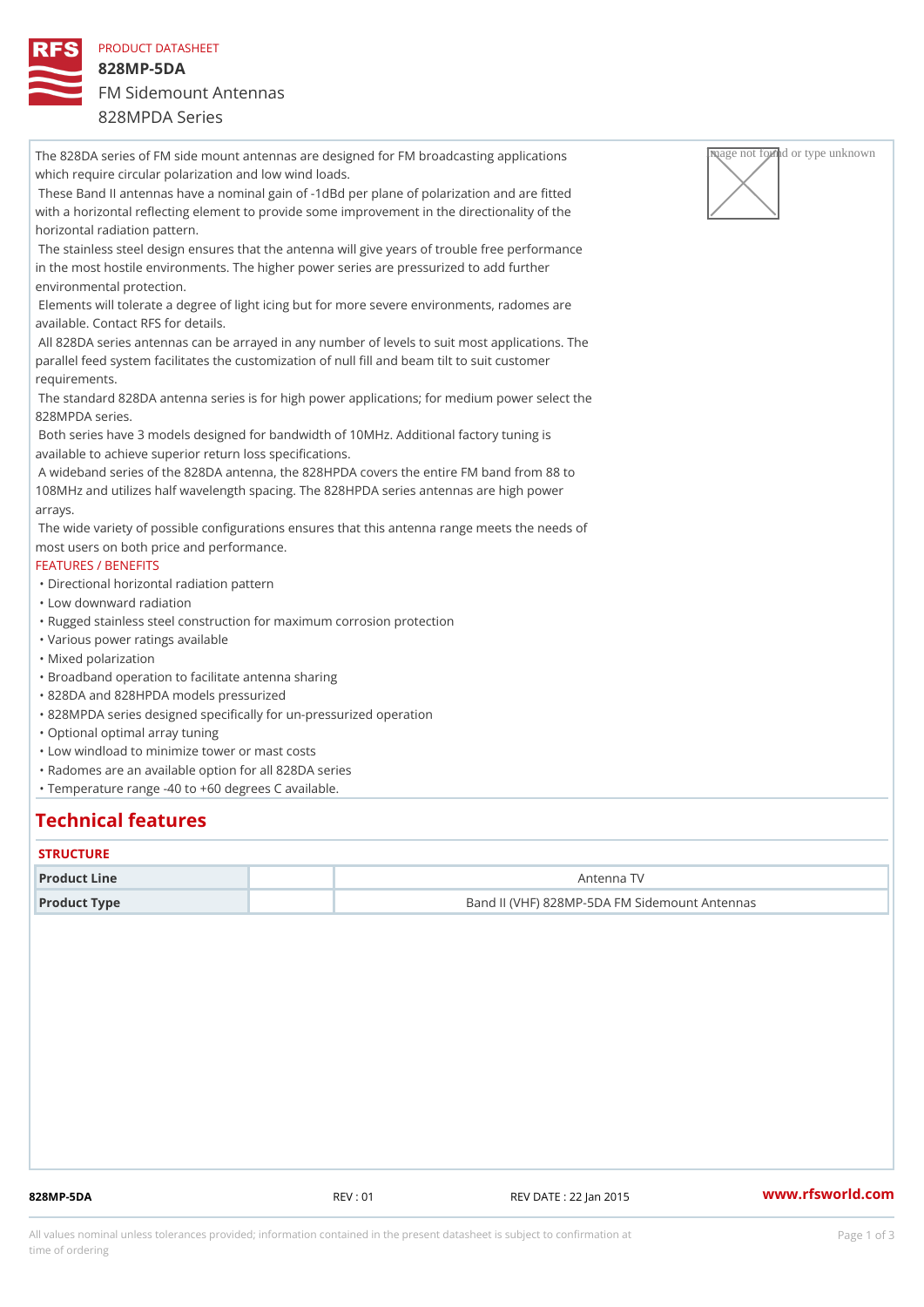## PRODUCT DATASHEET 828MP-5DA FM Sidemount Antennas 828MPDA Series

| ELECTRICAL SPECIFICATIONS                                                                                   |                          |                                                                                                                                                                                          |
|-------------------------------------------------------------------------------------------------------------|--------------------------|------------------------------------------------------------------------------------------------------------------------------------------------------------------------------------------|
| Frequency Range                                                                                             | MHz                      | $88 - 108$                                                                                                                                                                               |
| Operating Frequency RangeMeHz                                                                               |                          | $88 - 98$<br>$94 - 104$<br>$98 - 108$                                                                                                                                                    |
| Polarization                                                                                                |                          | Circular                                                                                                                                                                                 |
| Gain per Plane of Polarizat doBnd                                                                           |                          | 6.55                                                                                                                                                                                     |
| Return Loss                                                                                                 | d B                      | 20 Note 1                                                                                                                                                                                |
| Power Rating                                                                                                | k W                      | 9                                                                                                                                                                                        |
| Input/Power Rating Comment                                                                                  |                          | Power ratings are for single input models. Dual input cavity versid<br>ratings. Contact RFS for details. Connector types and impedand<br>customer requirements, contact RFS for details. |
| Impedance (unbalanced)                                                                                      | $\circledcirc$           | 50                                                                                                                                                                                       |
| MECHANICAL SPECIFICATIONS                                                                                   |                          |                                                                                                                                                                                          |
| Number of Levels                                                                                            |                          | 5                                                                                                                                                                                        |
| Input Connector                                                                                             |                          | Single element 7-16 DIN<br>Array 7-16 DIN<br>$7/8$ " EIA<br>$1 - 5/8$ $EIA$                                                                                                              |
| Mounting (Standard)                                                                                         | $mm$ (in)                | Brackets for 60mm (2-3/8") pole mount                                                                                                                                                    |
| Effective Area Front (full<br>antenna) No Ice                                                               | $m^2$ (ft <sup>2</sup> ) | 0.05 (0.54) Single Bay                                                                                                                                                                   |
| Effective Area Front (full<br>antenna) with $12.5$ mm $(0.5$ " $\dot{m}$ <sup>2</sup> $(ft2)$<br>Radial Ice |                          | 0.05 (0.54) Single Bay                                                                                                                                                                   |
| Effective Area Side (full antenna)<br>No Ice                                                                |                          | 0.19 (2.04) Single Bay                                                                                                                                                                   |
| Effective Area Side (full antenna)<br>12.5mm (0.5") Radial Ice                                              |                          | 0.19 (2.04) Single Bay                                                                                                                                                                   |
| Weight                                                                                                      | kg(lb)                   | 12 (27) Single Bay                                                                                                                                                                       |
| PACKAGING INFORMATION                                                                                       |                          |                                                                                                                                                                                          |
| Shipping Weight, Kg (lb)                                                                                    | kg(lb)                   | 12()                                                                                                                                                                                     |
|                                                                                                             |                          |                                                                                                                                                                                          |

828MP-5DA REV : 01 REV DATE : 22 Jan 2015 [www.](https://www.rfsworld.com)rfsworld.com